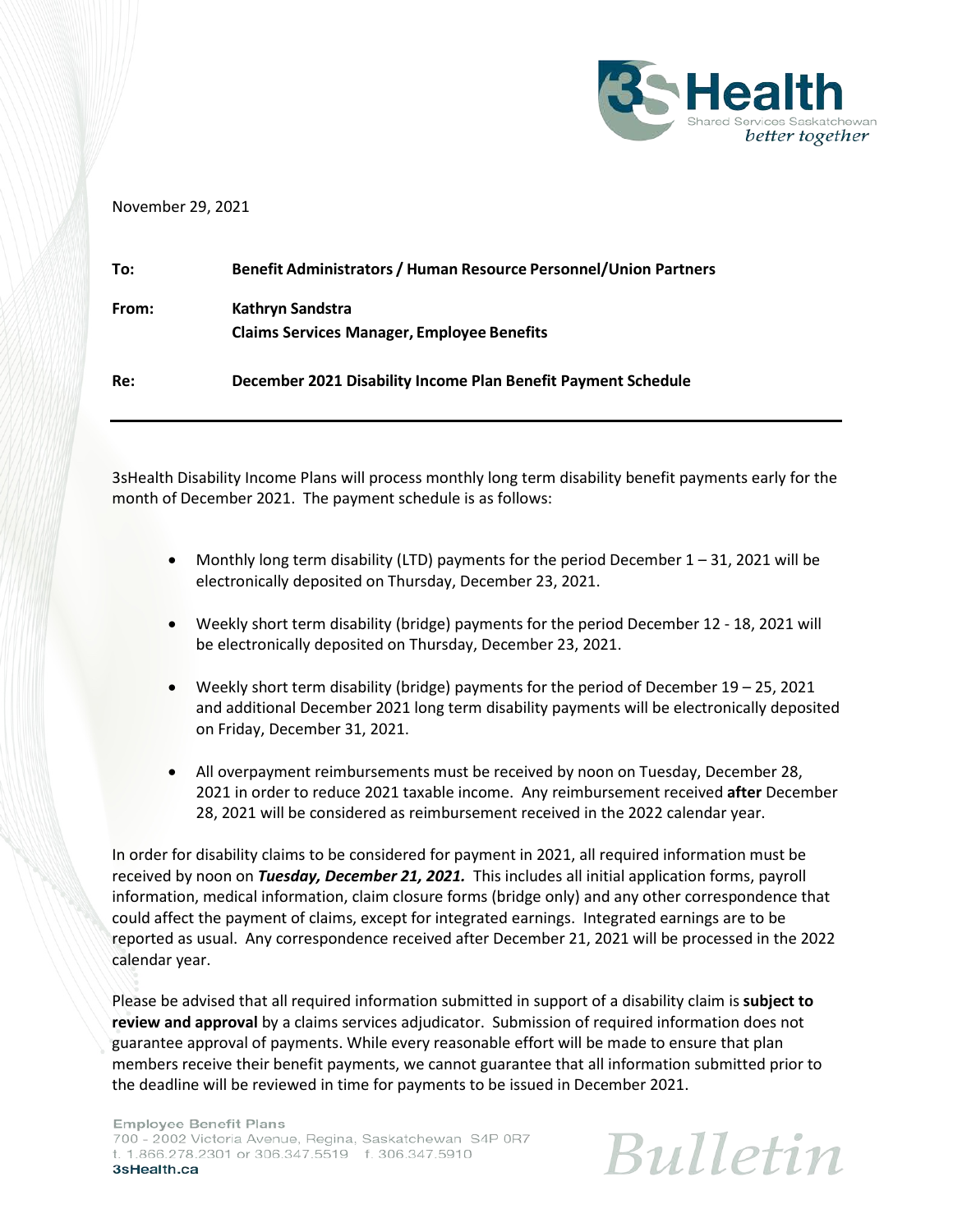

3sHealth Employee Benefits has created a disability payroll calendar for 2022. This calendar has been created to notify employers of the dates when bridge and long-term disability (LTD) earnings are required and the dates integrated earnings must be submitted.

The enclosed 2022 disability payroll calendar shows:

- Stat holidays
- The date bridge and LTD earnings must be submitted
- The date LTD payroll is paid to the plan member
- The date weekly bridge is paid to the plan member

If you have any questions about this bulletin, please call a 3sHealth Benefit Services Officer at 1.866.278.2301 or emai[l ebp@3shealth.ca.](mailto:ebp@3shealth.ca)